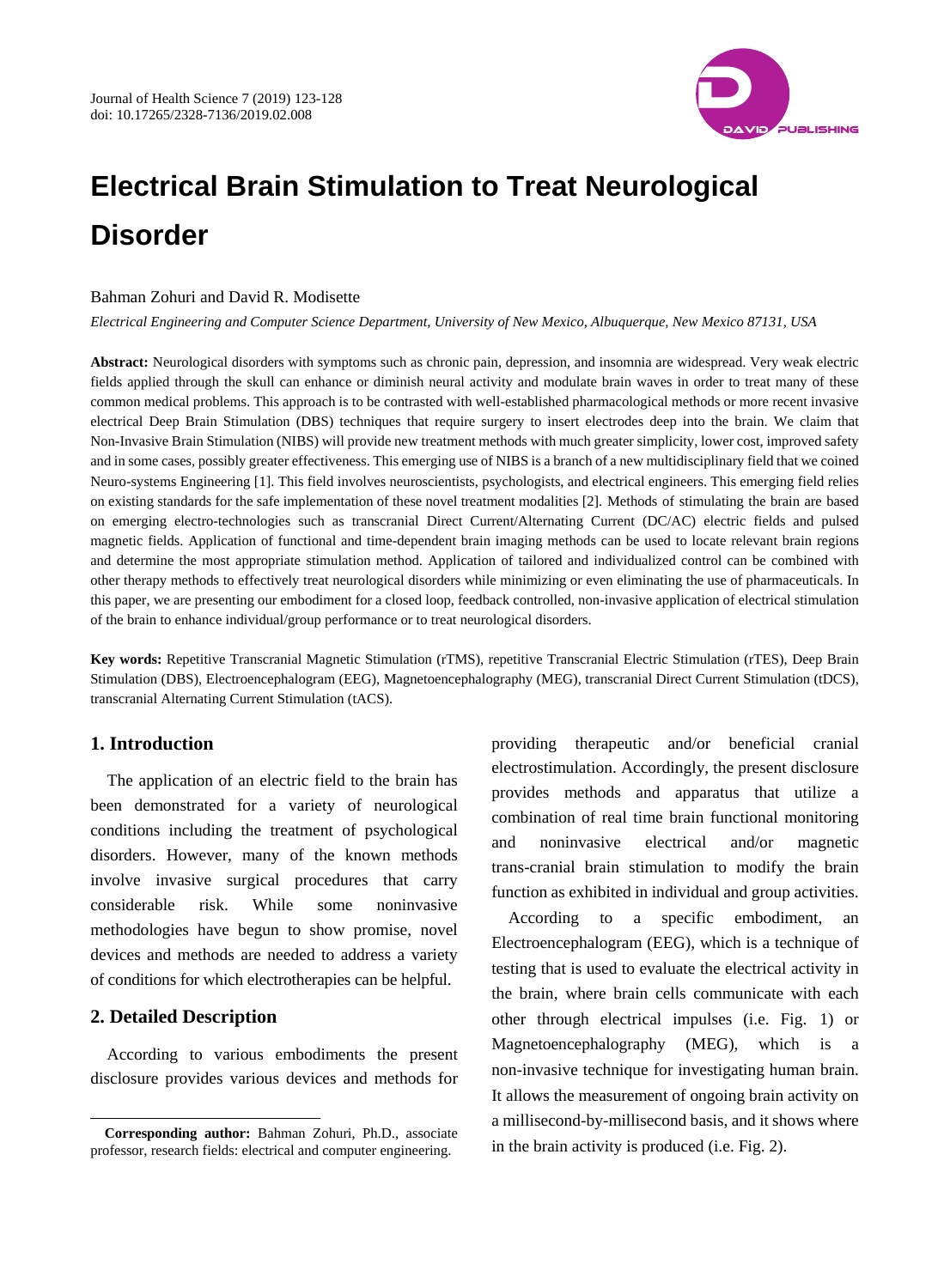

**Brain Waves: EEG Tracings** 

**Fig. 1 Brain wave.** Source[: www.medicin.net.](http://www.medicin.net/)

## **Origins of MEG Signals**



**Fig. 2 Illustration of MEG origins.** Source:

http://ilabs.washington.edu/what-magnetoencephalography-me g.

In case of EEG a routine clinical Electroencephalography as it is illustrated in Fig. 3, recording typical lasts in about 20-30 minutes, which is called Pulse Preparation Time (PPT) and usually involves recording from scalp electrodes.

In routine clinical Electroencephalography, EEG, as illustrated in Fig. 3, the recording typically lasts 20 to 30 minutes and there is an additional time called Pules Preparation Time (PPT). The recording is made from scalp electrodes.

The MEG technique is a functional way of mapping brain activity by recoding magnetic fields that are driven by naturally occurring electrical currents in the brain. It uses very sensitive magnetometers as illustrated in Fig. 4.

According to a specific embodiment, generally speaking, an EEG or MEG device is used to measure and record the location, amplitude, and magnitude of time dependent electric and/or magnetic field oscillations of the brain. These oscillations indicate neural activity that can be related to normal functions such as the sleep cycle, pattern recognition, learning, communications and decision making. These signals can also be indicative of abnormal functions caused by sleep deprivation, stress, epilepsy, autism, addiction, and stress disorders

A device can measure these time dependent electric field oscillations and provide interpretation of the measurements, identify signals that are indicative of an abnormal or undesirable function, and generate a modified signal that can be transmitted into the brain using a trans-cranial brain stimulator such as transcranial Direct Current Stimulation (tDCS), transcranial Alternating Current Stimulation (tACS) or Transcranial Magnetic Stimulation (TMS) in order to produce a desired effect.

For example, if the detected brain output is indicative of the onset of an undesirable brain process, such as the initial stage of a seizure, then the signal



**Fig. 3 Person undergoing an EEG recording setup.** Source: www.wikipedia.com.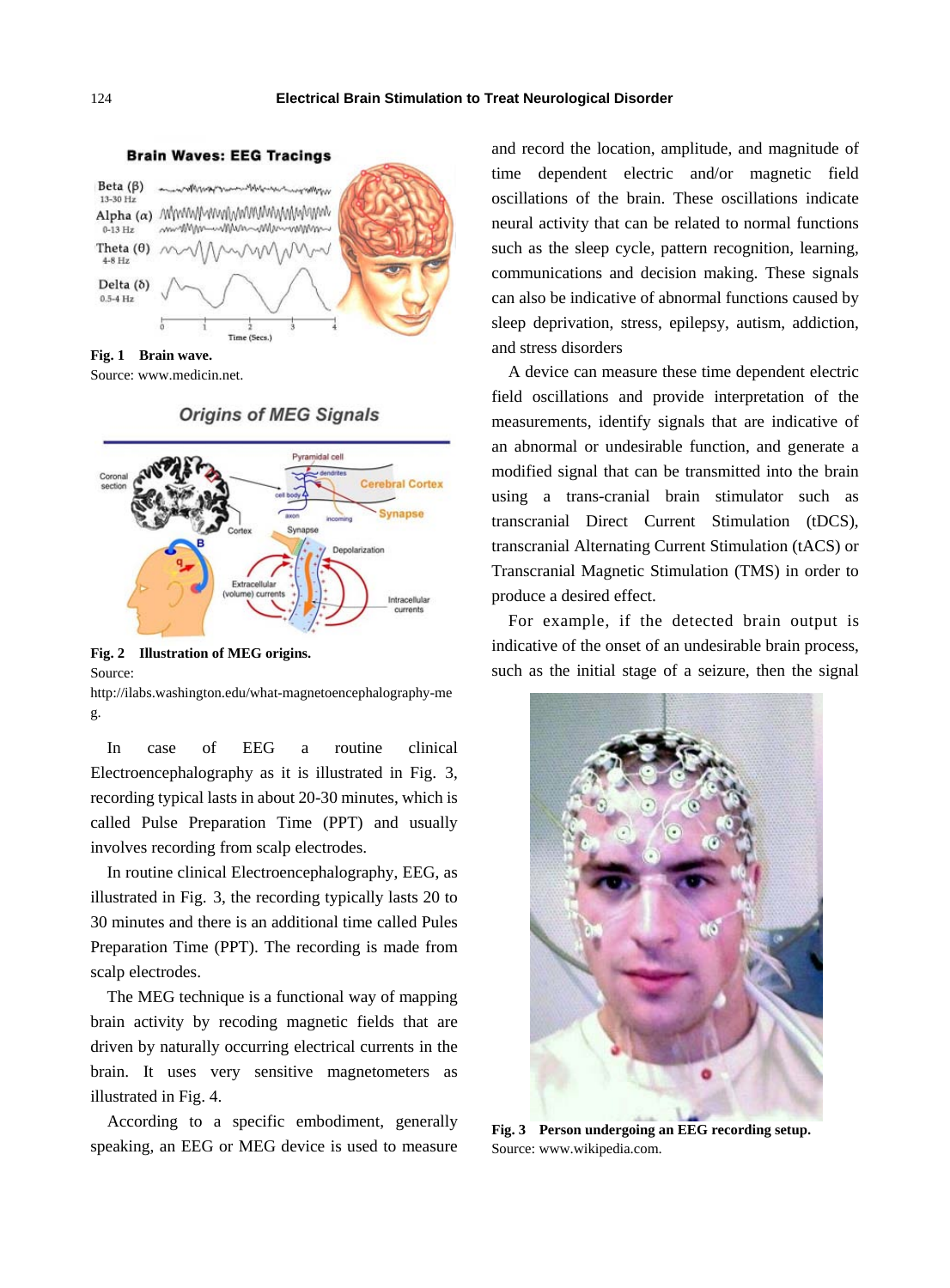

**Fig. 4 Person undergoing an MEG process.** Source: www.wikipedia.com.

generated by the device and delivered to the brain would provide an in-phase, equal magnitude, but opposite sign in order to cancel that signal through destructive interference with the output signal. This superposition of an opposite sign signal is similar to the method of acoustic noise cancellation commonly used in active acoustic noise cancellation headphones. Accordingly, a unique feature of the inventions provided in this disclosure is the application of a "cancellation signal" within the brain region generating the undesirable output signal.

The application of a pulsed, oscillating, or DC electric field to modify neural activity is already being explored for treatment of depression [7], migraines [8], consolidating memory during slow wave sleep [9], and also in accelerated training of target detection [10].

These approaches apply a stimulus in an on/off manner based on a prescribed dose/time relationship. In stark contrast, according to various embodiments, the presently described invention utilizes closed loop feedback in order to provide active modification of a device-generated input signal in response to the brain's output signal.

According to an embodiment, a Feedback Device (FD) is connected to electrodes that are placed on the head in locations that are optimized for activation or deactivation of signals of interest that are produced by the brain. For instance, if the output is indicative of the early stage of a seizure in a localized brain region, the electrodes are located to provide or direct a cancellation wave to the part of the brain responsible for generating the early stage seizure-related signals in order to prevent the growth of wide spread coupled brain oscillations. According to various embodiments, at least a portion of the FD could take the form of a headset, cap, hat, helmet, head draping, or pillow.

According to yet another embodiment, the FD could be placed and optimized to encourage the brain to generate particular signals or cycles of signals. For example, a suitable application may be sleep deprivation caused by undesirable rapid transition from non-REM sleep into REM sleep. Here the purpose of the input field would be to entrain the signals produced by the brain that are associated with healthy sleep cycles and reduce the frequency of maladaptive patterns of sleep.

Note that: Rapid Eye Movement (REM) sleep is a kind of sleep that occurs at intervals during the night and is characterized by rapid eye movement, more dreaming and bodily movement, and faster pulse and breathing. See Fig. 5.

Bear in mind that your brain waves move fast, when you are awake. This is known as "beta" waves and when you lie down, close your eyes and become drowsy your brain wave tends to start slowing down; this is known as the "alpha" state. Alpha stage is consistent of 4 stages and each stage can be broken down to different mode five minutes into the alpha state, where your body slips into Stage 1 sleep [3].

Alternatively, the FD could be designed to encourage restorative slow wave sleep and prevent quick or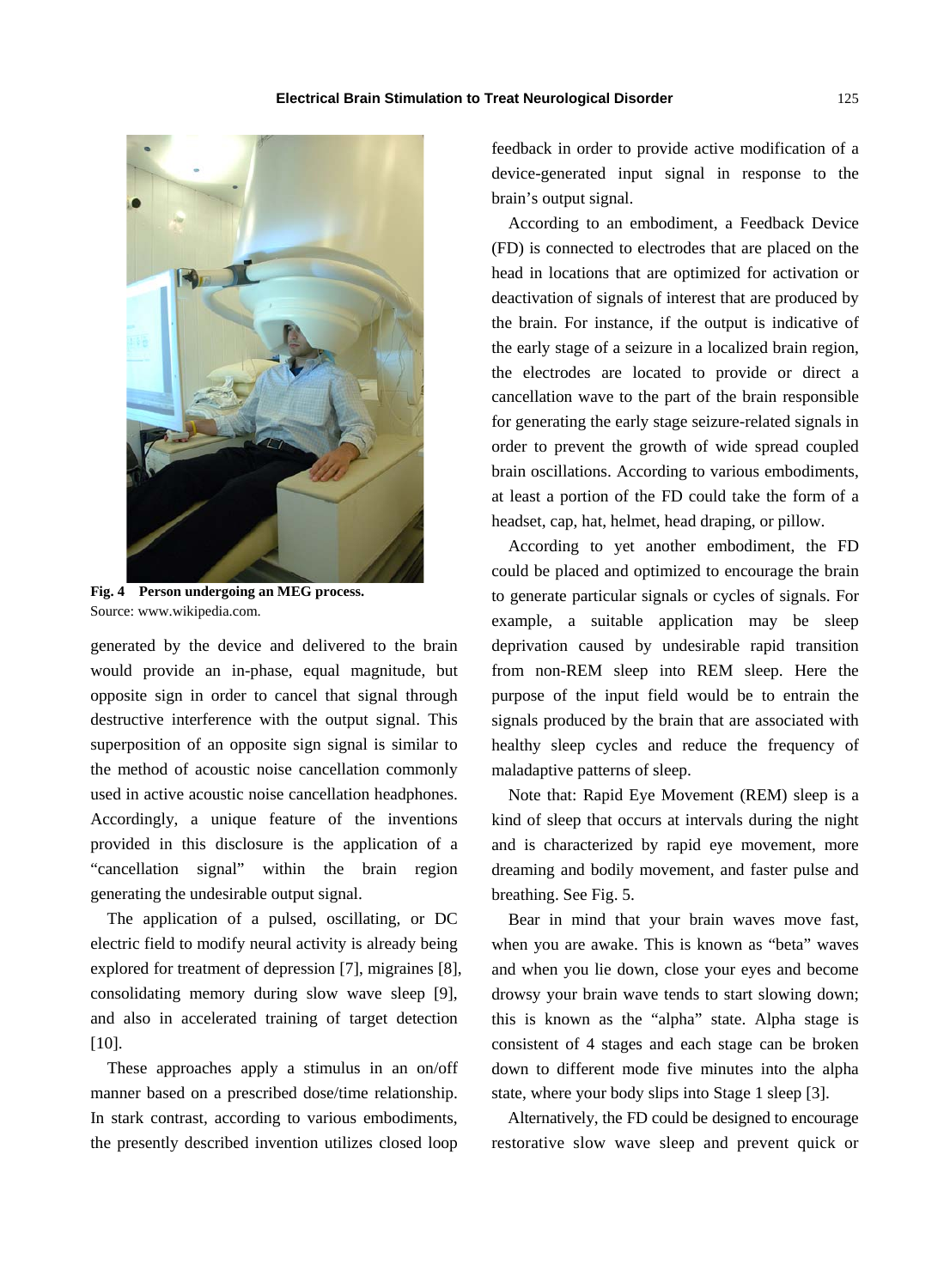

Source:

[http://academic.pgcc.edu/~mhspear/sleep/stages/ltsleep.htm.](http://academic.pgcc.edu/~mhspear/sleep/stages/ltsleep.htm)

premature transition into REM sleep. Control of sleep brain patterns, either by preventing undesirable signals or by controlling the signal patterns over time could help reduce or prevent nightmares, and/or produce sleep that is more restorative over shorter durations, essentially allowing for an electrically stimulated powernap. Similar patterns could be profoundly useful for treatment of disorders such as Post-Traumatic Stress Disorder (PTSD) [11].

As stated above, the FD could be designed such that one or more electrodes are placed so as to direct the FD-generated signal towards those regions of the brain that are responsible for generating the signal of interest. In some embodiments, arrays of electrodes may be utilized to localize or concentrate FD-generated signals to one or more specific regions of the brain.

According to still another embodiment, the FD could be placed and optimized not to cancel an undesirable signal, but rather to amplify a desirable, naturally occurring signal. Alternatively, the FD could cancel or suppress some signals while amplifying others. For example, in applications to enhance memory, learning, or pattern recognition, the detection of a desirable signal would allow the FD to amplify that signal associated with storage of the information of interest separately or in concert with suppressing cognitive processes that compete for resources that could be used to encode memory.

According to yet another embodiment, two or more FDs could be in electrical communication with one another. In this embodiment, an FD of a first individual could transmit information to the FD of another individual or to the FDs of a group of individuals in order to enhance team performance by manipulating attention, engagement, and/or coordination of the group.

#### **3. Applications**

In a military application involved in a small group attempting to deal with ambiguous unstructured information, the coupling of multiple FDs would lead to enhanced detection of relevant information and coordination of the group. For example, if the FD of one member of a group identified brain waves associated with increased alertness, for example in response to the individual noticing "unusual or suspicious activity", the FDs of the other members of the group could be programmed to increase alertness for all members of the group within a predetermined proximity.

According to another embodiment, the individual FDs could be coupled to remotely located computers to provide additional real time processing and memory for each of the FDs, and these computers could then be connected into a feedback and control system to provide overall management and coordination of the ensemble. For example, the FDs could be used to enhance the performance of a team of cyber defenders who are dealing with rapidly changing ambiguous information. The ability to detect pre-conscious patterns has been demonstrated [12], and the sharing of these preconscious detections would enhance the speed and coordination of the group. The ability to amplify this detection capability of the individuals and the group would lead to substantial performance enhancements.

According to yet another embodiment, rather than generating a signal that is equal and opposite to the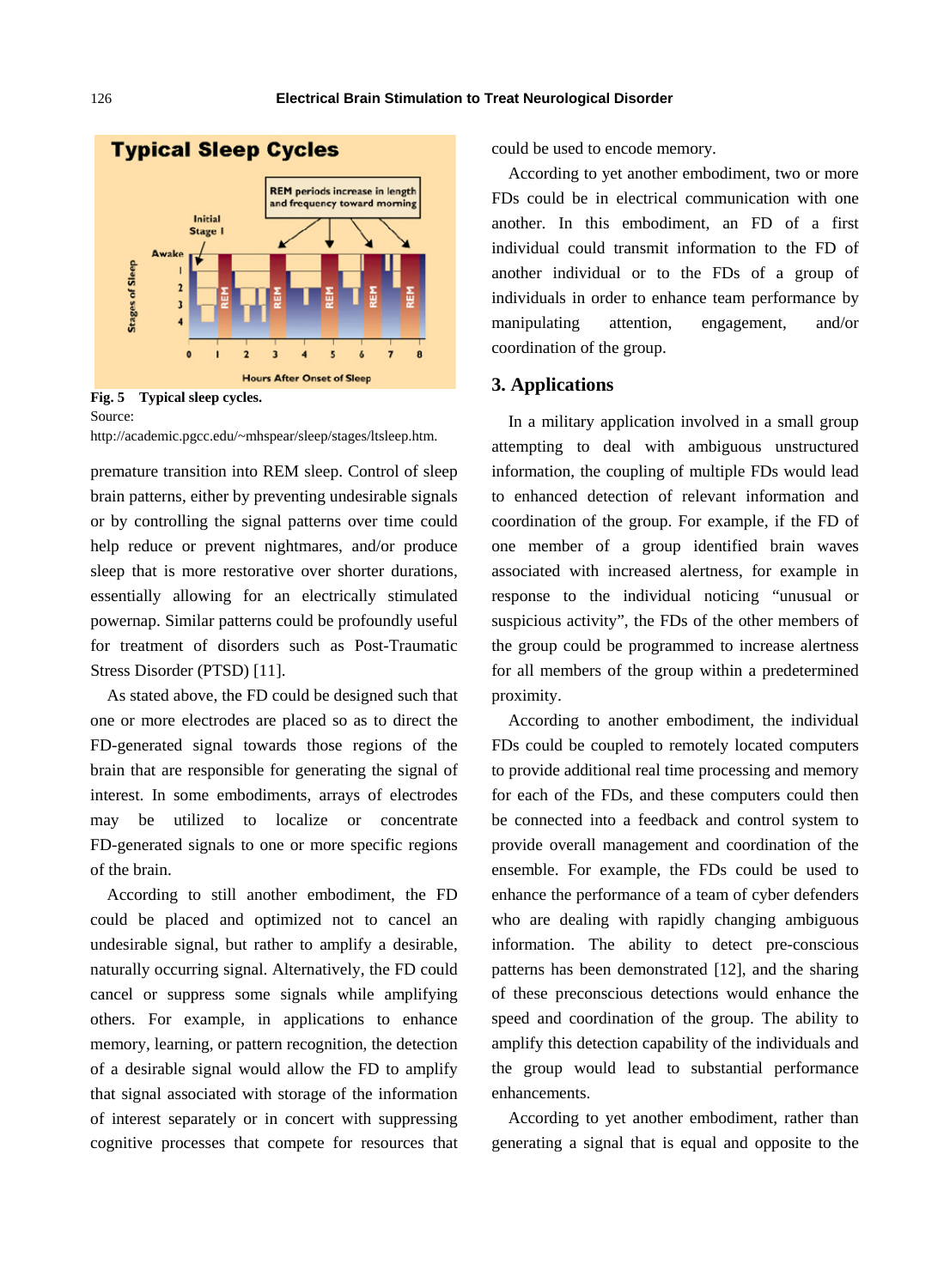signal of interest, the FD could introduce white noise so as to disrupt the signal of interest.

All patents and publications referenced or mentioned herein are indicative of the levels of competency of those skilled in the art to which the invention pertains, and each such referenced patent or publication is hereby incorporated by reference to the same extent as if it had been incorporated by reference in its entirety, individually, or set forth herein in its entirety. Applicants reserve the right to physically incorporate into this specification any and all materials and information from any such cited patents or publications. The specific methods and compositions described herein are representative of preferred embodiments and are exemplary and not intended as limitations on the scope of the invention. Other objects, aspects, and embodiments will occur to those skilled in the art upon consideration of this specification and are encompassed within the spirit of the invention as defined by the scope of the claims. It will be readily apparent to one skilled in the art that varying substitutions and modifications may be made to the invention disclosed herein without departing from the scope and spirit of the invention.

The invention illustratively described herein suitably may be practiced in the absence of any element or elements, or limitation or limitations, which is not specifically disclosed herein as essential. The methods and processes illustratively described herein suitably may be practiced in differing orders of steps, and that they are not necessarily restricted to the orders of steps indicated herein or in the claims. As used herein and in the appended claims, the singular forms "a", "an", and "the" include plural reference unless the context clearly dictates otherwise. Thus, for example, a reference to "a host cell" includes a plurality (for example, a culture or population) of such host cells, and so forth.

Under no circumstances may the patent be interpreted to be limited to the specific examples or embodiments or methods specifically disclosed herein. The terms and expressions that have been employed are used as terms of description and not of limitation, and there is no intent in the use of such terms and expressions to exclude any equivalent of the features shown and described or portions thereof, but it is recognized that various modifications are possible within the scope of the invention as claimed. Thus, it will be understood that although the present invention has been specifically disclosed by preferred embodiments and optional features, modification and variation of the concepts herein disclosed may be resorted to by those skilled in the art, and those such modifications and variations are considered to be within the scope of this invention as defined by the appended claims.

The invention has been described broadly and generically herein. Each of the narrower species and sub-generic groupings falling within the generic disclosure also forms part of the invention. This includes the generic description of the invention with a proviso or negative limitation removing any subject matter from the genus, regardless of whether or not the excised material is specifically recited herein.

# **4. What Is Claimed?**

What is claimed here, is summarized as follow as a conclusion for this paper and they are:

 A non-invasive device for controlling neuronal activity in the brain comprising a Feedback Device (FD);

 A sensor for detecting an electrical signal of interest generated by the brain;

A means for generating an electrical signal;

 A means for delivering the general electrical signal to the brain, and;

 A processor such as Tensor Central Processing Unit (TPU) or Graphic Processing Unit (GPU) configured to identify an electrical signal of interest generated by the brains and direct a corresponding cancellation signal to the region of the brain responsible for generation the electrical signal of interest.